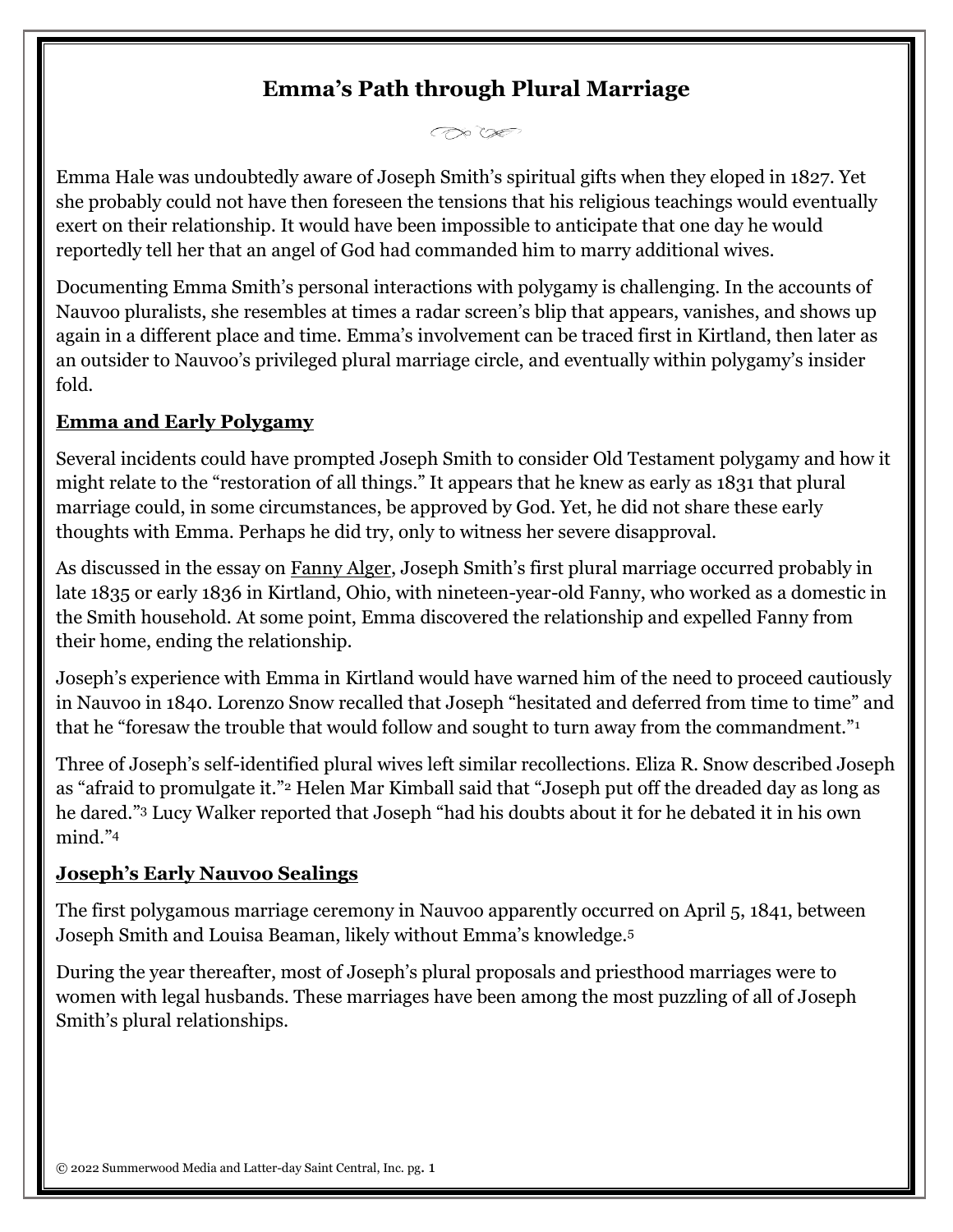| Woman                          | <b>Traditional</b><br>Date | Year | <b>Action</b> | <b>Legal Husband</b>   |
|--------------------------------|----------------------------|------|---------------|------------------------|
| <b>Louisa Beaman</b>           | April 5                    | 1841 | Sealing       |                        |
| <b>Sarah Bates</b>             | $<$ July                   |      | Proposal      | <b>Orson Pratt</b>     |
| <b>Lucinda Pendleton</b>       | $<$ July                   |      | Sealing       | <b>George Harris</b>   |
| <b>Zina Huntington</b>         | Oct.                       |      |               | <b>Henry B. Jacobs</b> |
| Presendia Huntington           | Dec. 11                    |      |               | <b>Norman Buell</b>    |
| <b>Agnes Moulton Coolbrith</b> | Jan. $6$                   | 1842 |               | [widow]                |
| <b>Sarah Granger</b>           | early                      |      | Proposal      | <b>Hiram Kimball</b>   |
| <b>Mary Elizabeth Rollins</b>  | Late Feb.                  |      | Sealing       | <b>Adam Lightner</b>   |
| <b>Patty Bartlett</b>          | March 9                    |      |               | <b>David Sessions</b>  |
| Marinda Nancy Johnson          | April                      |      |               | <b>Orson Hyde</b>      |
| <b>Nancy Rigdon</b>            | April 9                    |      | Proposal      |                        |

Many of the questions dealing with these strange marriages are answered by recognizing that in Nauvoo, plural marriages (called "sealings") could be of different durations. Some were for this life and the next (called "time-and-eternity") and some were just for the next life (called "eternity-only").

While documentation surrounding these relationships is limited, it appears Joseph's sealings to legally married women were eternity-only, meaning only applying after death. The women never had two husbands at the same time. (See [https://josephsmithspolygamy.org/common-questions/sexual](https://josephsmithspolygamy.org/common-questions/sexual-polyandry/)[polyandry/.](https://josephsmithspolygamy.org/common-questions/sexual-polyandry/) )

#### **Emma's Feelings**

Decades after leaving Nauvoo, several polygamists reported that Joseph Smith told them that he was commanded by an angel to introduce and practice polygamy.[6](http://josephsmithspolygamy.org/common-questions/emma-smith-plural-marriage/#link_ajs-fn-id_6-84) Mary Elizabeth Rollins recalled him saying the angel visited three times, with the third occurring in "early February" of 1842, during which the angel brandished a sword to dramatically reinforce his message.[7](http://josephsmithspolygamy.org/common-questions/emma-smith-plural-marriage/#link_ajs-fn-id_7-84)

The described chronology is puzzling because, as shown in the chart above, he had experienced several documented polygamous ceremonies with Louisa Beaman and legally married women previously.

It is possible that after the angel's earlier visits commanding polygamy, Joseph sought to appease his demands by marrying Louisa Beaman in a time-and-eternity polygamous union and then contracting almost exclusively eternity-only plural ceremonies. Those sealings would not have authorized sexual relations during this life and, therefore, would probably have been less bothersome to Emma.

Joseph reported that the angel was not satisfied. Benjamin F. Johnson, a close friend of Joseph, claimed that he "put it off" and "waited until an Angel with a drawn Sword Stood before him and



*Joseph Commanded by an Angel to Practice Polygamy*

declared that if he longer delayed fulfilling that Command he would Slay him."<sup>[8](http://josephsmithspolygamy.org/common-questions/emma-smith-plural-marriage/#link_ajs-fn-id_8-84)</sup> Erastus Snow contended that the angel accused Smith of "being neglectful in the discharges of his duties" and spoke "of Joseph having to plead on his knees before the Angel for his Life."[9](http://josephsmithspolygamy.org/common-questions/emma-smith-plural-marriage/#link_ajs-fn-id_9-84)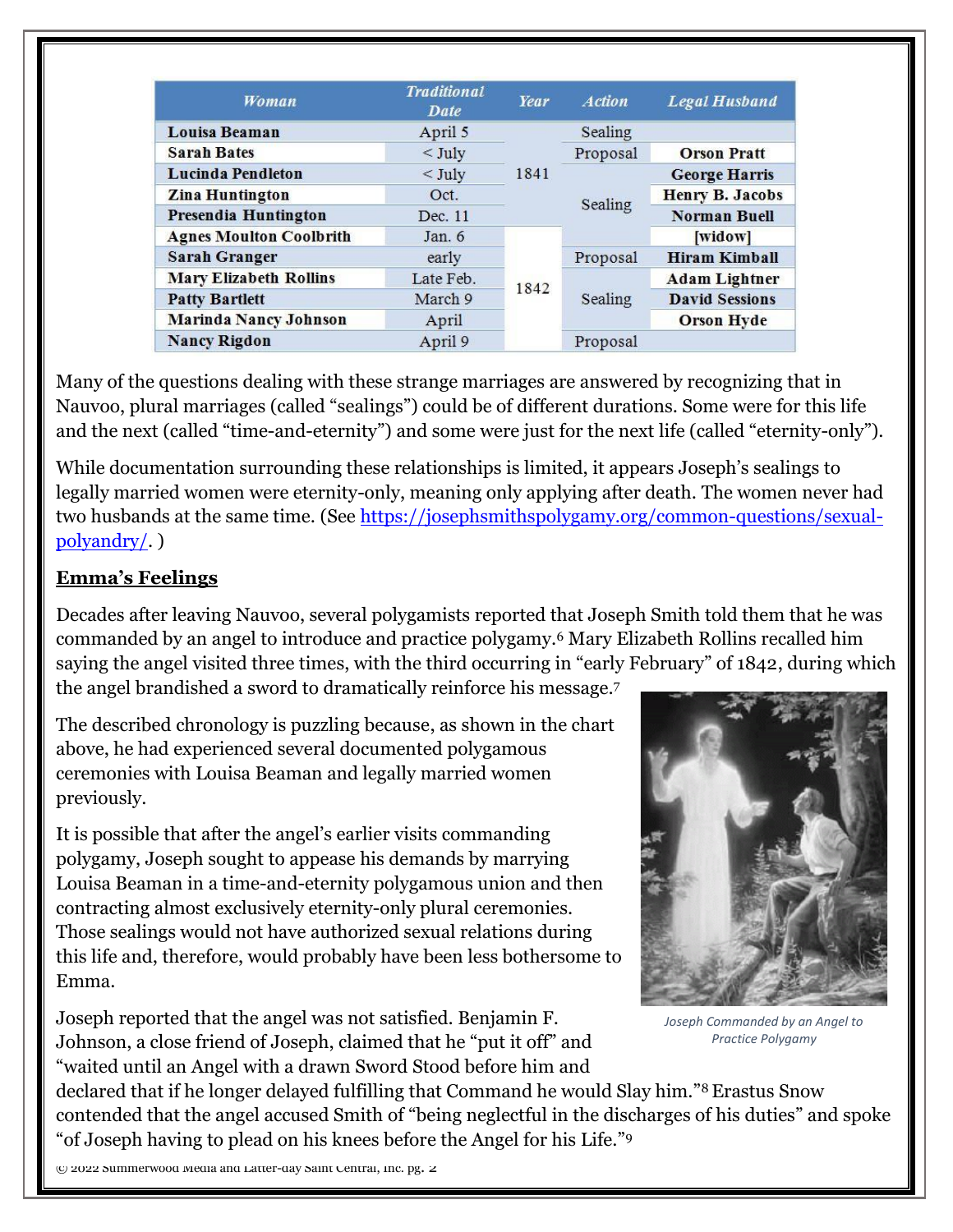Helen Mar Kimball Whitney asserted: "Had it not been for the fear of His displeasure, Joseph would have shrunk from the undertaking and would have continued silent, as he did for years, until an angel of the Lord threatened to slay him if he did not reveal and establish this celestial principle."[10](http://josephsmithspolygamy.org/common-questions/emma-smith-plural-marriage/#link_ajs-fn-id_10-84)

Regardless of the trigger, Joseph Smith changed his pattern of plural marrying in the spring of 1842. On April 9, 1842, he reportedly proposed to a previously unmarried woman in Nauvoo, the first since his sealing to Louisa Beaman over a year earlier. Throughout this period, Emma's behavior reflected no knowledge of her husband's plural activities.

## **When did Emma Learn?**

It is impossible to definitively determine when Emma learned of Joseph's plural marriages. However, many historical clues help to create a possible timeline.

Several authors have written that by March 1842, Emma Smith had learned the celestial marriage doctrines and that she then used her position as Relief Society President to oppose the practice in her speeches in their meetings. This is simply not documentable.

Emma was clearly opposed to John C. Bennett and his "spiritual wifery," but she, along with a vast majority of Relief Society members, may have possessed no firsthand knowledge of plural marriage throughout 1842.



*Emma and Joseph Speak before the Nauvoo Relief Society*

Comparing a list of the names of women who knew of celestial marriage teachings on May 27, 1842, to a list of names of all the members of that organization on that date (their tenth

meeting) shows that most did not know. Only about 20 of 674 Relief Society members can be documented as being personally involved or knowing of polygamy.[11](http://josephsmithspolygamy.org/common-questions/emma-smith-plural-marriage/#link_ajs-fn-id_11-84)

Possibly more women were aware that something was going on or had heard gossip. Nevertheless, Joseph's celestial marriage teachings were probably not common knowledge at the time of the Relief Society organization or in the months that followed.

At the end of April 1842, just two months before leaving Nauvoo, John C. Bennett approached Emma making accusations against Joseph Smith. An April 29 entry in his diary records: "[It] was made manifest[,] a conspiracy against the peace of his househould."[12](http://josephsmithspolygamy.org/common-questions/emma-smith-plural-marriage/#link_ajs-fn-id_12-84) "J.C.B." is written lightly in the margin by scribe Willard Richards.

Precisely what transpired is unknown, but biographers Linda King Newell and Valeen Tippetts Avery contend that on April 28, 1842, "Someone apparently told her [Emma] about Joseph's involvement in plural marriage."[13](http://josephsmithspolygamy.org/common-questions/emma-smith-plural-marriage/#link_ajs-fn-id_13-84) If Joseph was confronted, he could have truthfully denied any connection with Bennett's immoralities without divulging teachings of celestial plural marriage. Emma's biographers agreed: "It appears that Joseph had deflected her [Emma's] anger by explaining that he had neither sanctioned nor participated in Bennett's spiritual wife doctrine."<sup>[14](http://josephsmithspolygamy.org/common-questions/emma-smith-plural-marriage/#link_ajs-fn-id_14-84)</sup>

Despite the surrounding ambiguities, some observers have used this April 28, 1842, date as the moment when Emma learned of the actuality of Joseph's plural teachings.[15](http://josephsmithspolygamy.org/common-questions/emma-smith-plural-marriage/#link_ajs-fn-id_15-84)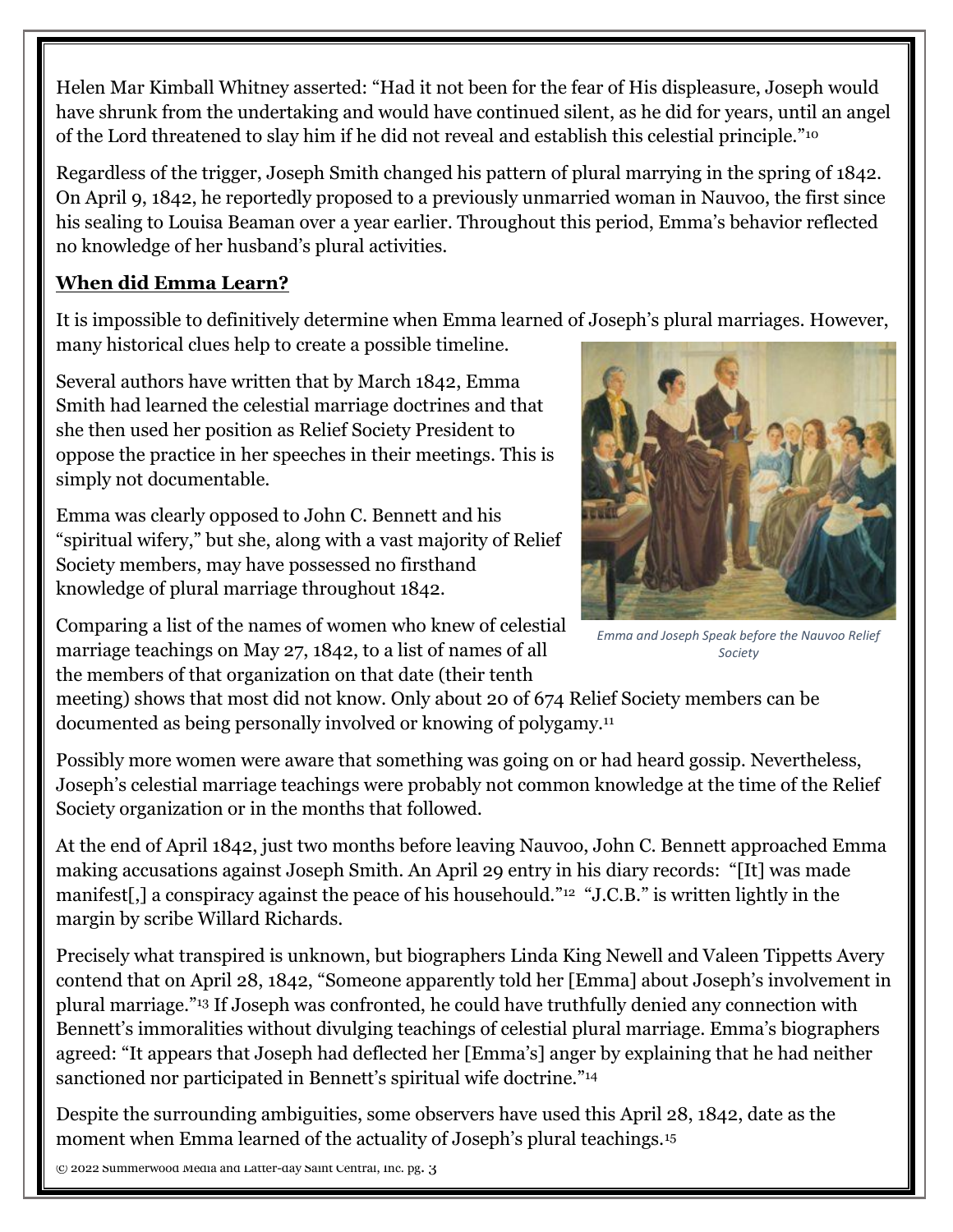February 11, 1843, is promoted as another date when Emma may have become aware of Joseph's plurality. On that day Eliza R. Snow abruptly moved out of the Smith home, causing Emma Smith's biographers to speculate: "Emma somehow discovered the liaison between the two, probably in February 1843."[16](http://josephsmithspolygamy.org/common-questions/emma-smith-plural-marriage/#link_ajs-fn-id_16-84)

However, that very same day, Joseph's mother moved in, which he noted in his diary: "Changing the furniture in the house to receive Mother Smith in the family."[17](http://josephsmithspolygamy.org/common-questions/emma-smith-plural-marriage/#link_ajs-fn-id_17-84) Since the small, four-room Homestead would have been crowded even without Eliza's presence there, it is uncertain whether Eliza left because of Emma's reported discovery or merely for space considerations.

Besides learning through a single event or encountering polygamy unexpectedly, it is possible that Emma was introduced incrementally to plural marriage teachings: first of eternity-only sealings and later concerning time-and-eternity. Ruth Vose Sayers reportedly mentioned that Emma was present during her sealing, which, according to Andrew Jenson's notes, was "to the Prophet for eternity," but the dating of the ceremony is unclear, being either February or May of 1843.[18](http://josephsmithspolygamy.org/common-questions/emma-smith-plural-marriage/#link_ajs-fn-id_18-84)

### **Emma Participates in Four Plural Marriages**

The only solid dating for when Emma undeniably knew of Joseph's plural marriage teachings is May of 1843. That month, Emma Smith participated in Joseph's marriages to four plural brides, Eliza and Emily Partridge and Sarah and Maria Lawrence.[19](http://josephsmithspolygamy.org/common-questions/emma-smith-plural-marriage/#link_ajs-fn-id_19-84) The exact dating of Joseph's sealings to the Lawrence sisters is unknown but was undoubtedly chronologically close to the Partridge marriages.



*Emily Partridge Young*

Emma's efforts to accept plural marriage doubtless required a huge paradigm shift in her feelings and beliefs. Even greater difficulties loomed on the other side of the ceremonies when she was obligated to share her husband.

The night after Emma Smith gave Emily Partridge to Joseph as a plural wife, Emily shared a room with the Prophet.<sup>[20](http://josephsmithspolygamy.org/common-questions/emma-smith-plural-marriage/#link_ajs-fn-id_20-84)</sup> This dynamic of polygamy — sharing a husband physically — is probably the most difficult aspect for both the first wife and the plural wife to face, especially the first time.

Emily Partridge testified concerning Emma's immediate reaction: "She [Emma] consented to [the marriage] at the time … [then] she was bitter after that. … After the next day you might say that she was bitter."[21](http://josephsmithspolygamy.org/common-questions/emma-smith-plural-marriage/#link_ajs-fn-id_21-84) Emily also noted that Emma never again allowed her husband to spend the night with Emily: "No sir, never after that [first night]. She turned against us after that. … Emma knew that we were married to him, but she never allowed us to live with him."[22](http://josephsmithspolygamy.org/common-questions/emma-smith-plural-marriage/#link_ajs-fn-id_22-84)

Doubtless, these were unimaginably difficult times for Emma, who struggled with her personal distaste for the sexual implications of plural marriage and her sincere desires to support her husband. Within weeks, the strain would stretch them almost to the breaking point.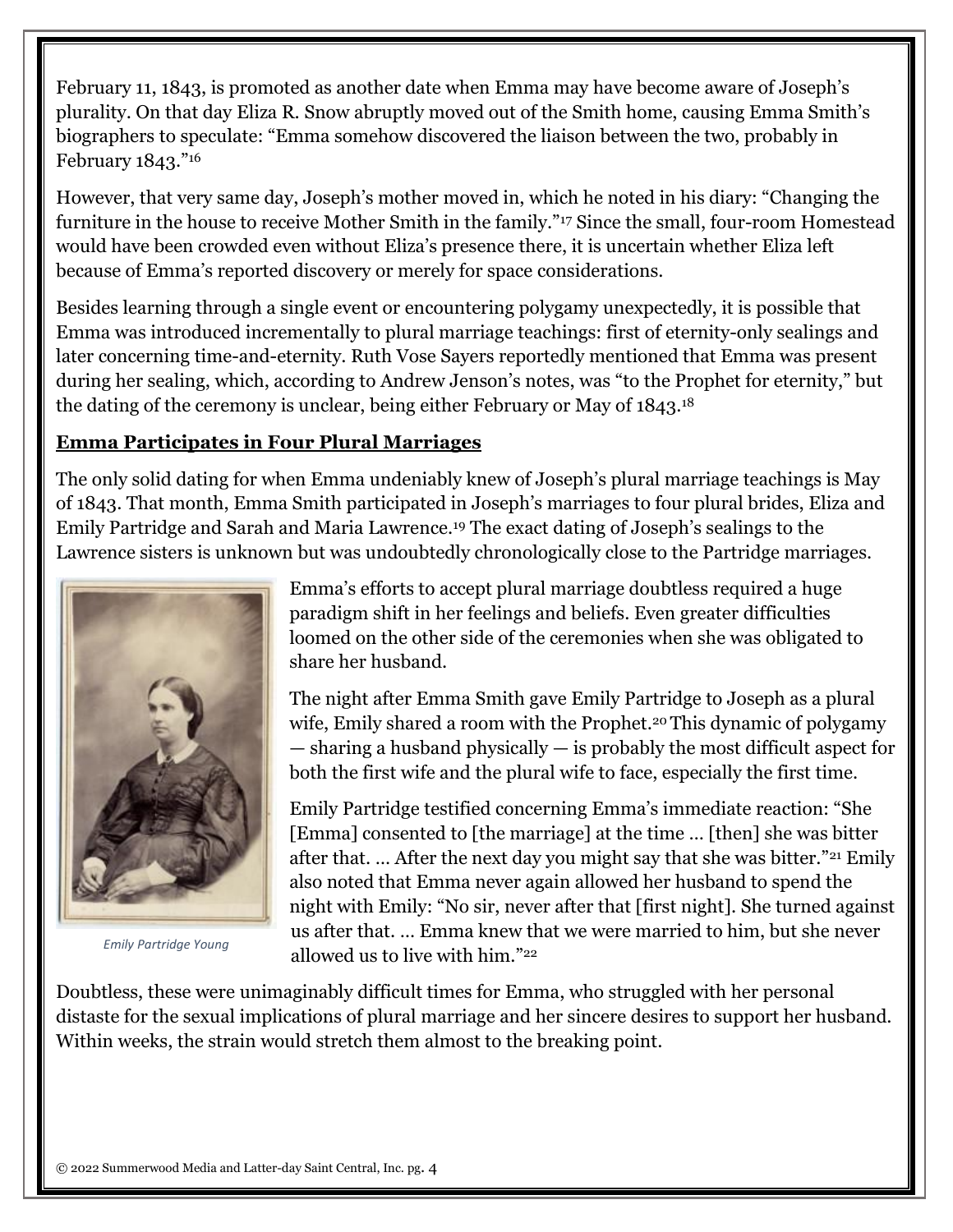

*The Nauvoo Mansion*

#### **Revelation on Celestial and Plural Marriage**

In July 1843, tensions reached a new high for both Joseph and Emma. In an attempt to encourage her acceptance of plural marriage, Hyrum Smith requested on the 12th that Joseph write down a revelation on the subject that he would present to her. William Clayton recorded in his diary on that date:

This A.M, I wrote a Revelation consisting of 10 pages on the order of the priesthood, showing the designs in Moses, Abraham, David and Solomon having many wives and concubines &c. After it was wrote Presidents Joseph and Hyrum presented it and read it to E[mma] who said she did not believe a word of it and appeared very rebellious.[23](http://josephsmithspolygamy.org/common-questions/emma-smith-plural-marriage/#link_ajs-fn-id_23-84)

Another account relates that Hyrum presented the revelation to her alone, and when he returned, Joseph quietly remarked, "I told you, you did not know Emma as well as I did."[24](http://josephsmithspolygamy.org/common-questions/emma-smith-plural-marriage/#link_ajs-fn-id_24-84)

The original manuscript of the revelation was soon destroyed, but a copy had been made by Joseph C. Kingsbury.[25](http://josephsmithspolygamy.org/common-questions/emma-smith-plural-marriage/#link_ajs-fn-id_25-84) The provenance of the Kingsbury copy is well documented.[26](http://josephsmithspolygamy.org/common-questions/emma-smith-plural-marriage/#link_ajs-fn-id_26-84) Newel K. Whitney kept the copy until March of 1847, when Brigham Young took possession, publishing it in 1852.<sup>[27](http://josephsmithspolygamy.org/common-questions/emma-smith-plural-marriage/#link_ajs-fn-id_27-84)</sup>



*Hyrum Smith*

While the revelation failed to generate Emma's active support, it appears to have brought a smoldering crisis to flame. The very next day, she and Joseph took earnest counsel together with some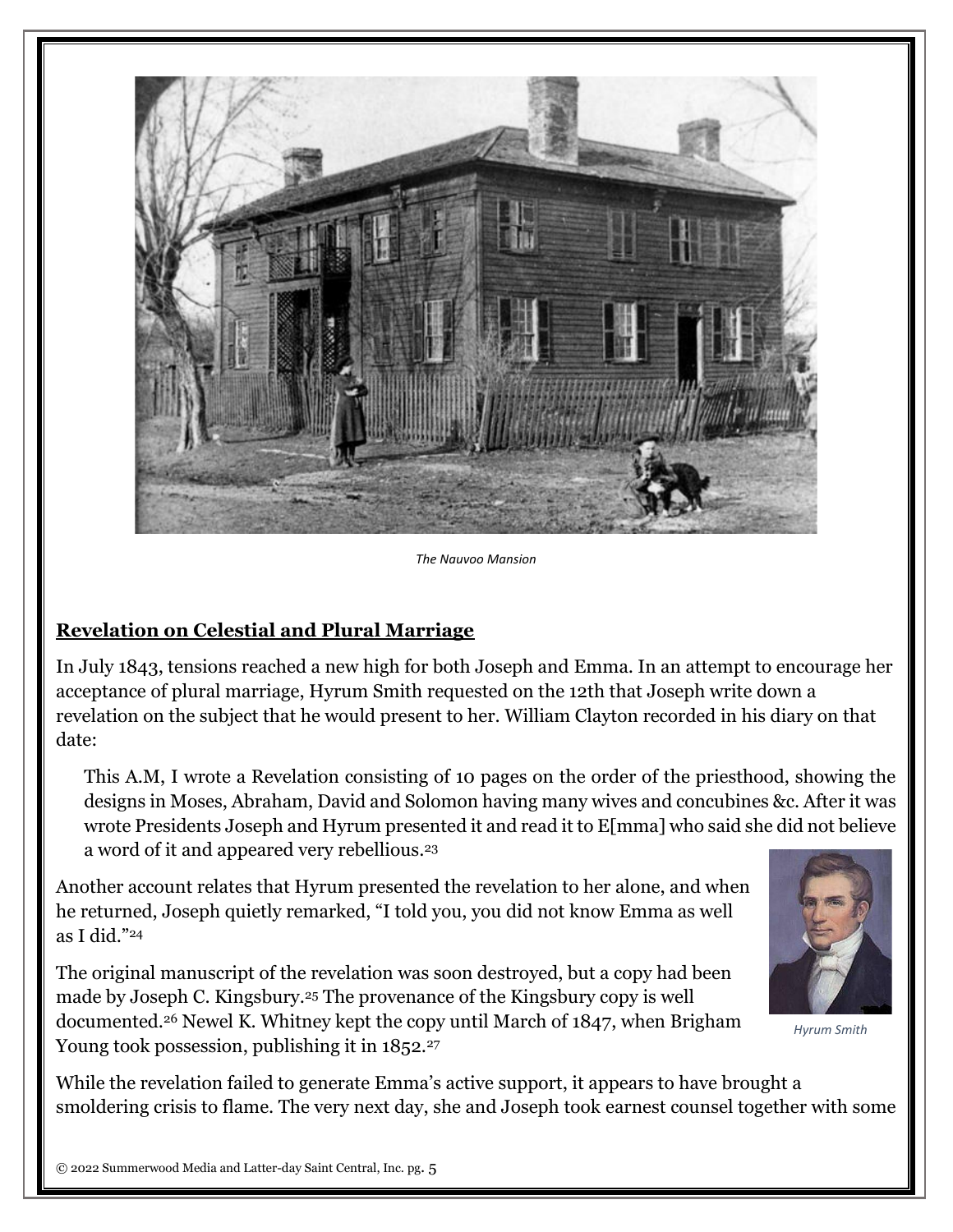sort of agreement being negotiated. It had at least two parts. First, it appears to have required Joseph Smith to obtain Emma's permission before marrying any new plural wives.

Evidently, the second part of the agreement was designed to assure that if anything happened to Joseph or their marriage, Emma would be financially supported. William Clayton recorded that only hours after Emma rejected Hyrum and the revelation, "Joseph told me to deed all the unencumbered lots to E[mma] and the children. He appears much troubled about E[mma]." $^{28}$  $^{28}$  $^{28}$ 

Richard L. Bushman cites Clayton's description of Joseph and Emma's emotional "agreement," which had both of them in tears. He then commented: "They were in impossible positions: Joseph caught between his revelation and his wife, Emma between a practice she detested and belief in her husband. The agreement represented some kind of compromise."[29](http://josephsmithspolygamy.org/common-questions/emma-smith-plural-marriage/#link_ajs-fn-id_29-84)

#### **The Aftermath**

The relationships between Emma, Joseph, and his plural wives during the final ten months of his life are poorly documented. A few clues suggest that although plurality was expanding on the underground in Nauvoo, still many city dwellers and church members were uninformed or simply confused about what they had heard. George A. Smith remembered: "In 1843 the law on celestial marriage was written, but not published, and was known only to perhaps one or two hundred persons."[30](http://josephsmithspolygamy.org/common-questions/emma-smith-plural-marriage/#link_ajs-fn-id_30-84)

Even close neighbors were unaware of Joseph's plural wives. Mary Ralph recalled forty years later in 1883: "I lived in Nauvoo, Illinois, close to the house of Joseph Smith, just across the road, some time. … I was well acquainted with the two Partridge girls and the two Walker girls and their two brothers, William and Lorin Walker; they were orphans, and all lived in the family of Joseph Smith; but I never knew they were any of them his wives."[31](http://josephsmithspolygamy.org/common-questions/emma-smith-plural-marriage/#link_ajs-fn-id_31-84)

Benjamin F. Johnson later asserted that during these final months, several of Joseph's plural wives lived in the Nauvoo Mansion: "I do know that at his Mansion home was living Maria and Sarah Lawrence and one of Cornelius P. Lott's daughters as his plural wives with the full knowledge of his wife, Emma, of their married relations to him."[32](http://josephsmithspolygamy.org/common-questions/emma-smith-plural-marriage/#link_ajs-fn-id_32-84)



Despite the commotion they were then experiencing, Emma became pregnant with David Hyrum Smith on approximately February 10, 1844. By that time, Joseph had reportedly been sealed to over two dozen other women, but during the last eight months of Joseph's life, his marriage to Emma resembled, publicly at least, that of monogamists in Nauvoo. According to a later report, "when one of his [plural] wives spoke to him [Joseph] in a manner complaining of Emma, he turned to her and said, 'If you desire my love, you must never speak evil of Emma.'"[33](http://josephsmithspolygamy.org/common-questions/emma-smith-plural-marriage/#link_ajs-fn-id_33-84)

When on June 23rd Joseph hid from Illinois lawmen, it was Emma to whom he turned for advice rather than someone else.[34](http://josephsmithspolygamy.org/common-questions/emma-smith-plural-marriage/#link_ajs-fn-id_34-84) The next day, as he left Nauvoo, he requested that she accompany him. *Emma Smith*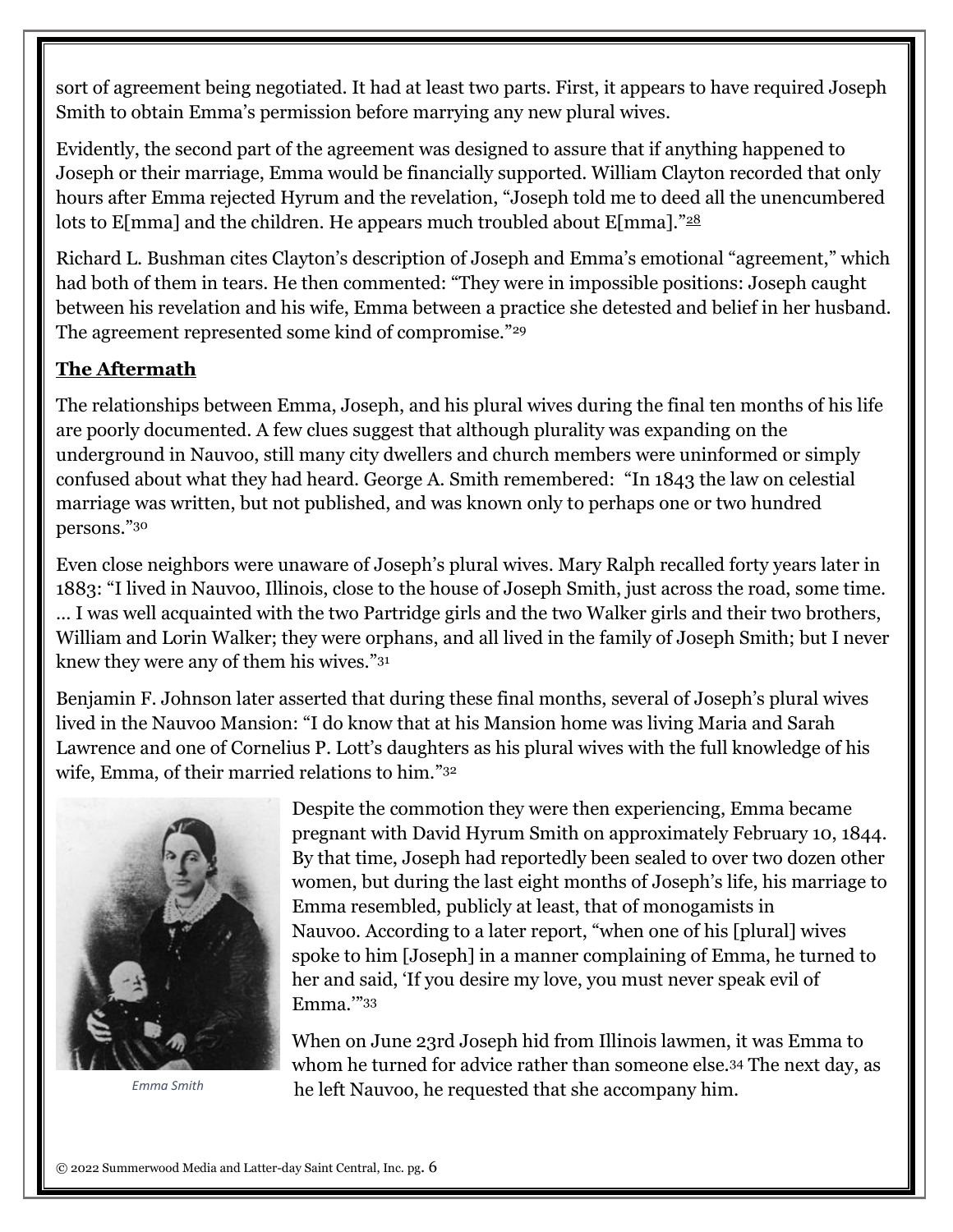Because of the needs of their children, Emma was unable to comply, but she reportedly requested a blessing from him. Harried for time, he told her to "write out the best blessing [she] could think of, and he would sign the same on his return."[35](http://josephsmithspolygamy.org/common-questions/emma-smith-plural-marriage/#link_ajs-fn-id_35-84)

The text of the blessing, as it survives in later typescript form, included Emma's wish: "I desire with all my heart to honor and respect my husband as my head, ever to live in his confidence and by acting in unison with him retain the place which God has given me by his side."[36](http://josephsmithspolygamy.org/common-questions/emma-smith-plural-marriage/#link_ajs-fn-id_36-84)

*Emma and Joseph Smith*

Immediately after Joseph's death, family friend John P. Greene reported seeing Emma "weeping and wailing bitterly, in a loud and unrestrained

voice, her face covered with her hands." He remarked, "this affliction would be to her a crown of life." She allegedly replied: "My husband was my crown."[37](http://josephsmithspolygamy.org/common-questions/emma-smith-plural-marriage/#link_ajs-fn-id_37-84)

Emma died in 1879. According to their son Alexander, her final words, spoken as her last breath, were "Joseph Joseph … yes, yes, I am coming."[38](http://josephsmithspolygamy.org/common-questions/emma-smith-plural-marriage/#link_ajs-fn-id_38-84)

## **Emma's Unique Path through Plural Marriage**

While many women in Nauvoo and later in Utah reported plural marriage as a challenge, Emma's marital relationship with the prophet, seer, and revelator, who presented the practice as a commandment to church members, made her path somewhat unique.

Emma needed much faith. Faith to believe polygamy came from God and not Joseph's desires. Faith to believe that God had commanded Joseph to marry plural wives without informing her. Faith to accept the written revelation (D&C 132) as divinely inspired rather than her husband's attempt to manipulate her. Faith to work through the natural reactive emotions of jealously and suspicion. Together, these trials could have easily precipitated a crisis of faith for her — faith in her husband, faith in her God, or perhaps both.

Aroet L. Hale gave this assessment:

I will write a few words/ about Sister Emma Smith The Wife of the Prophet Joseph. A grate meny of the Saints in theas days think that the Prophet Wife Emmer Hale Smith was a bad woman that she tride to poison the Prophet Their never was a more dutiful woman than Emma Smith was to her Husband till after the Prophet had made publick the revelation on secelestial marriage & begun to take to himselve other wives This proved a grate trial to her. How menny women is their in our day. After 30 or 40 years of teachin that it dose not try to the hartskore [heart's core]

The Prophet Joseph said that she was a good woman & that he would save her if he had to go into the Bowels of Hell to get her. Emma would & did go before Judges Rulers and Govenors to plead for her Husband She would have lade her life down for him I have though[t] cence I became a man that if Emma had, had the right cours taken with her she would have been taken with her she would have com to these valleys She pased through grate trials & tribulations loosing her Dear Husband the Prophet and other things was more than she could stand.[39](http://josephsmithspolygamy.org/common-questions/emma-smith-plural-marriage/#link_ajs-fn-id_39-84)

Doubtless, Emma Smith's polygamy-related trials were great. However, she remained true to her husband throughout her life and never denied that he was the Prophet.

To continue this brief narrative of the unfolding of the practice of polygamy in The Church of Jesus Christ of Latter-day Saints, proceed to the section on Does Exaltation Require [Polygamy?](http://josephsmithspolygamy.org/common-questions/polygamy-exaltation/)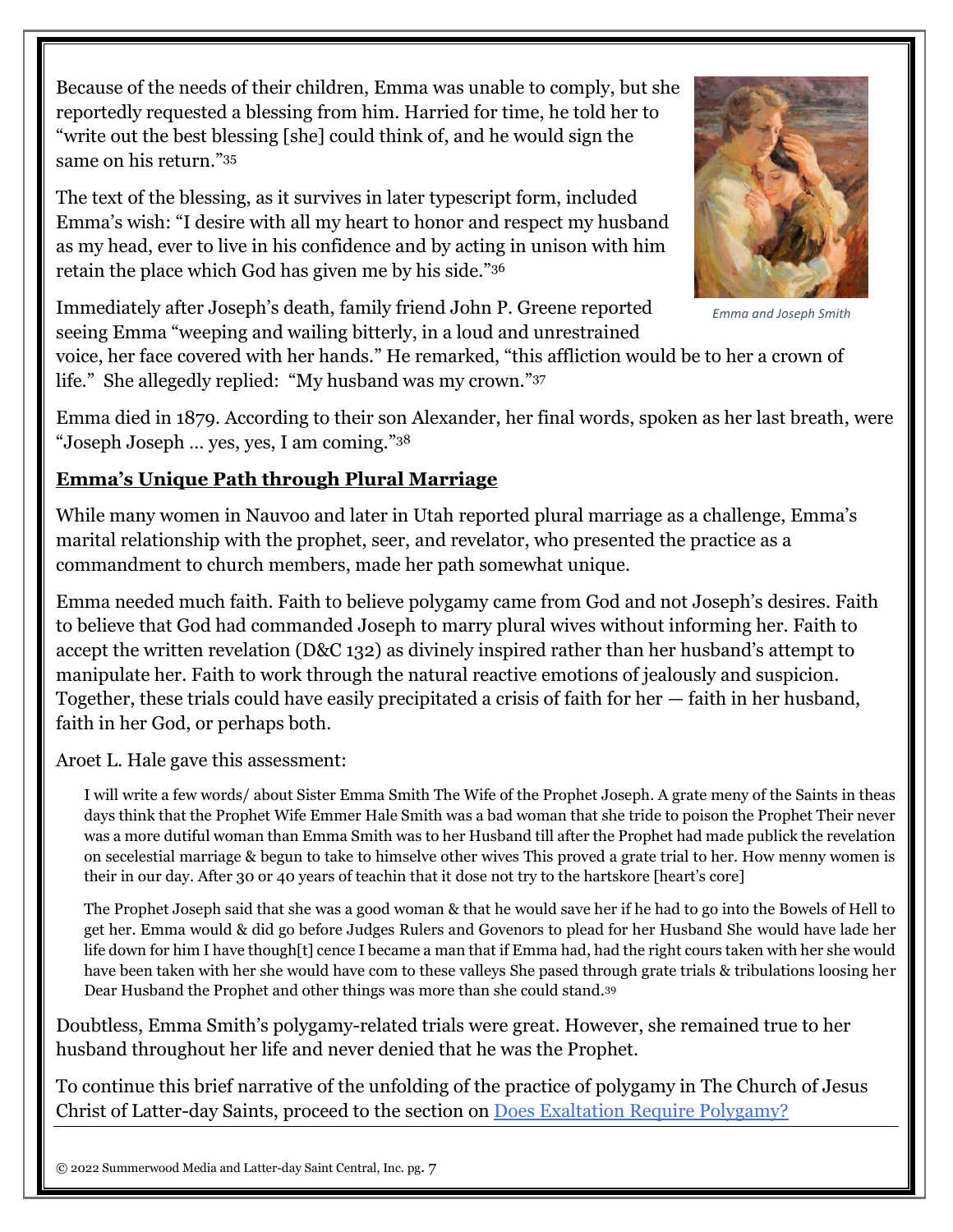#### **Endnotes:**

- 1. Lorenzo Snow, quoted by Eliza R. Snow, in Biography and Family Record of Lorenzo Snow (Salt Lake City: Deseret News Company, 1884).
- 2. Eliza R. Snow, quoted in J. J. J., "Two Prophets' Widows: A Visit to the Relicts of Joseph Smith and Brigham Young," *St. Louis Globe-Democrat*, August 18, 1887, 6/E.
- 3. Jeni Broberg Holzapfel and Richard Neitzel Holzap, eds., *A Woman's View: Helen Mar Whitney's Reminiscences of Early Church History* (Provo, UT: BYU Religious Studies Center, 1997), 142.
- 4. Lucy Walker, deposition, Church of Christ in Missouri v. Reorganized Church of Jesus Christ of Latter Day Saints. 70 F. 179 (8th Cir. 1895), respondent's testimony (part 3), p. 474, question 600.
- 5. Joseph B Noble, Affidavit, Joseph F. Smith Affidavit Book 1:38, 4:38; printed in Andrew Jenson, "Plural Marriage," Historical Record 6 (July 1887): 221. Don Bradley believes the year should be 1842, which would position it alongside other proposals to single women, which otherwise began about that time.
- 6. See Brian C. Hales, "Encouraging Joseph Smith to Practice Plural Marriage: The Accounts of the Angel with a Drawn Sword," *Mormon Historical Studies* vol. 11, no. 2 (Fall 2010): 23–39.
- 7. Mary Elizabeth Rollins Lightner to Emmeline B. Wells, summer 1905, MS 282, Church History Library.
- 8. Benjamin F. Johnson, My Life's Review 1st ed. (Independence, MO: Zion's Printing & Publishing Co., 1947; repr., Mesa, AZ: 21st Century Printing, 1992), 95–96.
- 9. Erastus Snow, quoted in A. Karl Larson and Katherine Miles Larson, *Diary of Charles Lowell Walker*, 2 vols. (Logan: Utah State University Press, 1980), 2:611, June 17, 1883.
- 10. Helen Mar Kimball Whitney, *Why We Practice Plural Marriage* (Salt Lake City: Juvenile Instructor Office, 1884), 53.
- 11. See Brian C. Hales, "He Had No Other Wife but Me": Emma Hale Smith and Mormon Polygamy," *JWHA Journal*, spring 2017, forthcoming
- 12. Dean C. Jessee, ed. *The Papers of Joseph Smith: Volume 2, Journal, 1832–1842* (Salt Lake City: Deseret Book, 1992), 379.
- 13. Linda King Newell, and Valeen Tippetts Avery, *Mormon Enigma: Emma Hale Smith* (Garden City, NY: Doubleday and Company, 1984), 114.
- 14. Newell and Avery, *Mormon Enigma*, 114.
- 15. For example, see Bruno, "Keeping a Secret,"173–74.
- 16. Newell and Avery, *Mormon Enigma*, 134.
- 17. Scott H. Faulring, ed., *An American Prophet's Record: The Diaries and Journals of Joseph Smith* (Salt Lake City: Signature Books, 1989), 303.